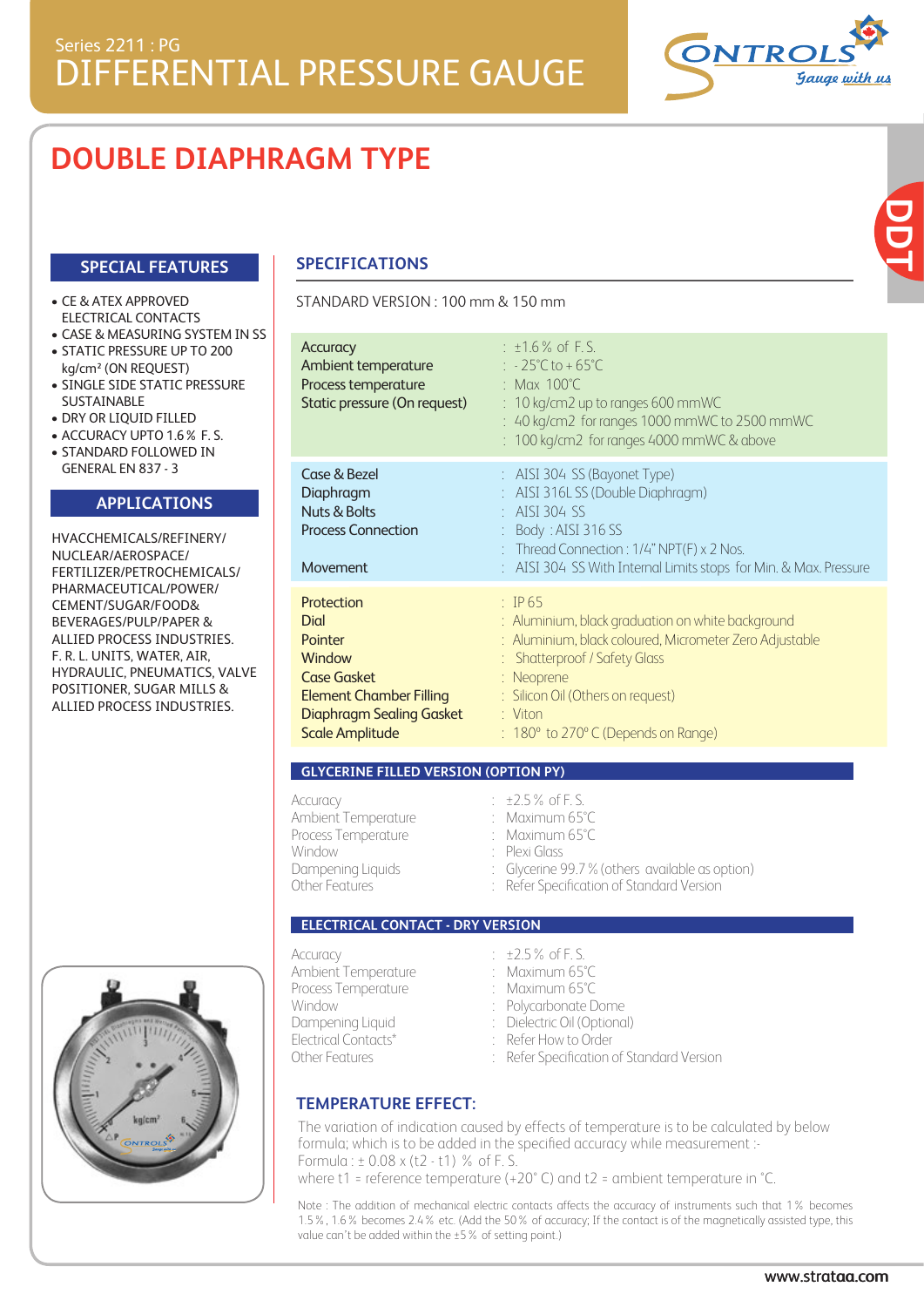

**DDT**

**DOUBLE DIAPHRAGM TYPE**



Note : STRATAA CONTROLS offers National / International Scales like kPa, MPa, bar, psi, kg/cm2, mbar, MWC, inWC & Dual Scale like kPa with psi, kPa with bar, bar with psi or Equivalent scales as per the requirement can be provided on request. Scales for floor are also available.

Following are the example tables for kg/cm2 & mm WC

#### **PRESSURE RANGE (Single Scale)**

|          | <b>Low Pressure</b> |        |                    | <b>High Pressure</b> |                    |
|----------|---------------------|--------|--------------------|----------------------|--------------------|
| mmWC     | mmWC                | mmWC   | kg/cm <sup>2</sup> | kg/cm <sup>2</sup>   | kg/cm <sup>2</sup> |
| $0/250*$ | 0/1000              | 0/4000 | 0/1                | 0/2.5                | 0/10               |
| $0/400*$ | 0/1600              | 0/6000 | 0/1.6              | 0/4                  | 0/16               |
| 0/600    | 0/2500              |        | 0/2                | 0/6                  | 0/25               |

#### **ACCESSORIES (Refer Datasheet for complete specifications)**

 \*Accuracy shall be ±2.5% of F. S. for ascending readings. Note : Other Scale are available on customer request.

| * MANIFOLDS | * Refer catalogue for valves and manifolds |  |
|-------------|--------------------------------------------|--|
|             |                                            |  |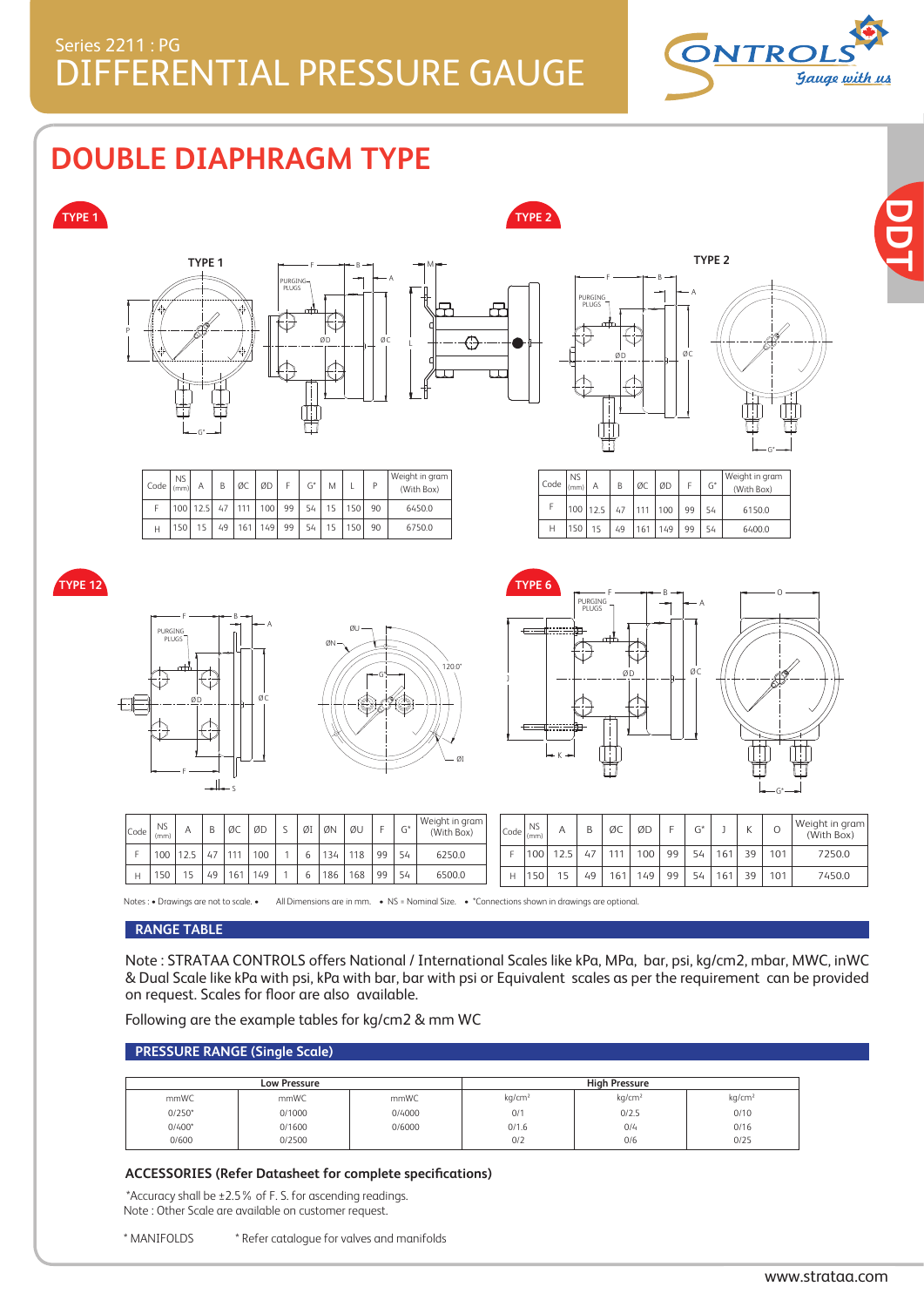

**DDT**

## **WIRING DIAGRAMS FOR ELECTRIC CONTACTS**